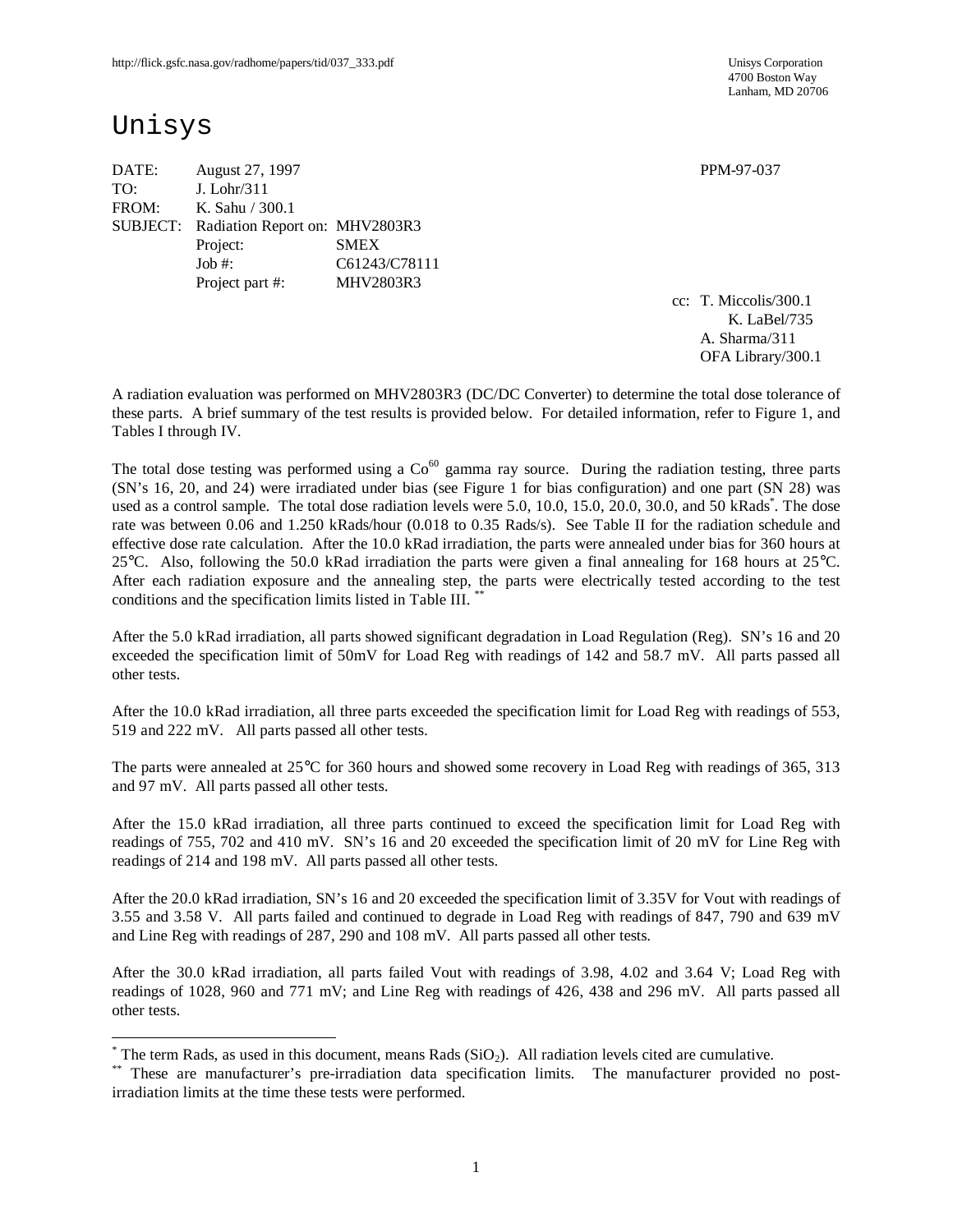After the 50.0 kRad irradiation, all parts continued to degrade with Vout readings of 4.56, 4.59 and 4.13 V; Load Reg with readings of 1171, 1094 and 912 mV; and Line Reg with readings of 719, 604 and 400 mV. SN 16 marginally exceeded the specification limit of 30 mA for Iin No Load with a reading of 30.2 mA. All parts passed all other tests.

The parts were annealed at 25°C for 168 hours and showed little to no recovery, all parts continued to fail Vout, Load Reg and Line Reg.

Table IV provides a summary of the mean and standard deviation values for each parameter after each irradiation exposure and annealing step.

Any further details about this evaluation can be obtained upon request. If you have any questions, please call me at (301) 731-8954.

#### \_\_\_\_\_\_\_\_\_\_\_\_\_\_\_\_\_\_\_\_\_\_\_\_\_\_\_\_\_\_\_\_\_\_\_\_\_\_\_\_\_\_\_\_\_\_\_\_\_\_\_\_\_\_\_\_\_\_\_\_\_\_\_\_\_\_\_\_\_\_\_\_\_\_\_\_\_\_\_\_\_\_\_\_\_\_\_\_\_\_\_\_ ADVISORY ON THE USE OF THIS DOCUMENT

The information contained in this document has been developed solely for the purpose of providing general guidance to employees of the Goddard Space Flight Center (GSFC). This document may be distributed outside GSFC only as a courtesy to other government agencies and contractors. Any distribution of this document, or application or use of the information contained herein, is expressly conditional upon, and is subject to, the following understandings and limitations:

(a) The information was developed for general guidance only and is subject to change at any time;

(b) The information was developed under unique GSFC laboratory conditions that may differ substantially from outside conditions;

(c) GSFC does not warrant the accuracy of the information when applied or used under other than unique GSFC laboratory conditions;

(d) Either GSFC or the manufacturer should not construe the information as a representation of product performance;

(e) Neither the United States government nor any person acting on behalf of the United States government assumes any liability resulting from the application or use of the information.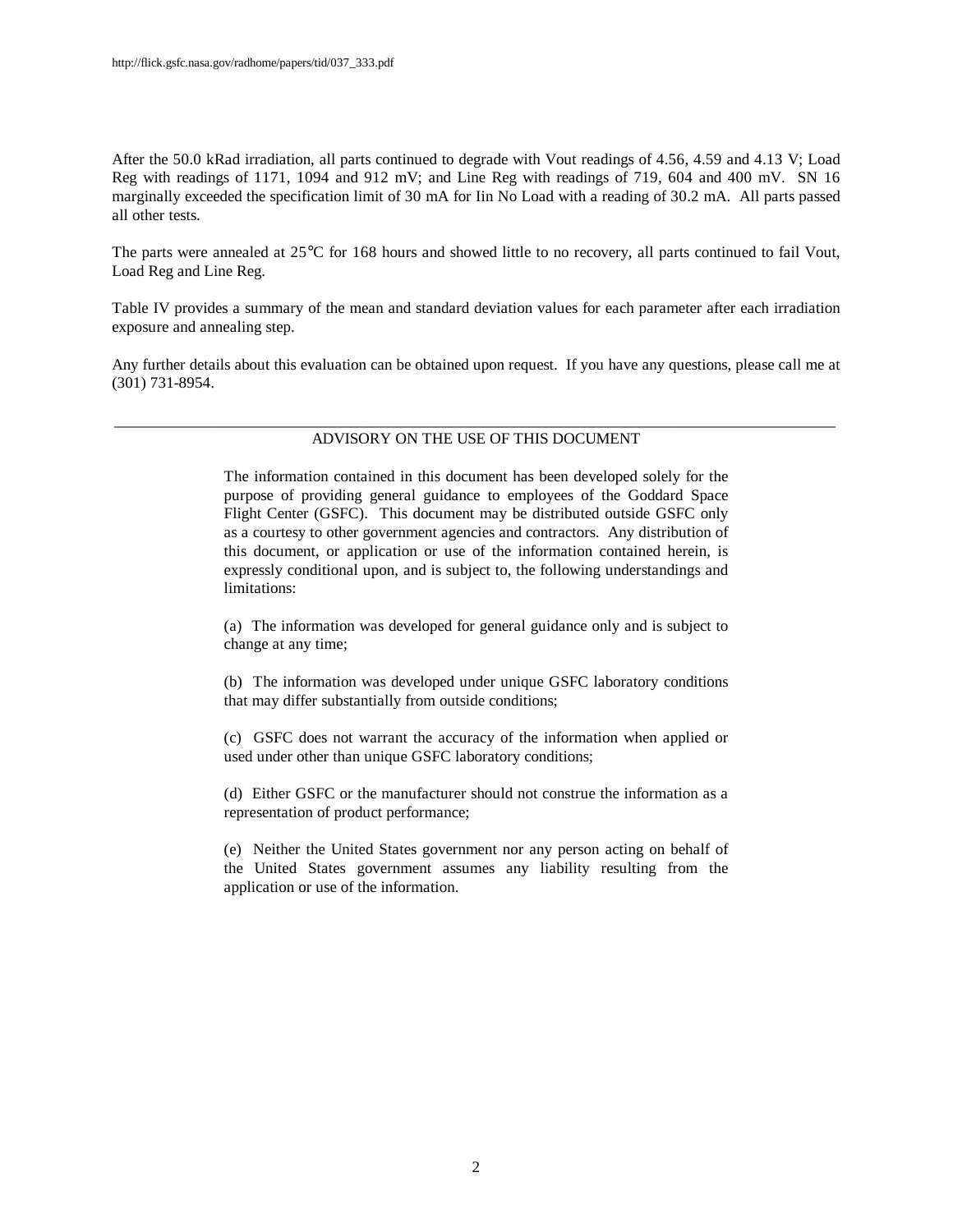## Figure 1. Radiation Bias Circuit for MHV2803R3 (DC/DC Converter)



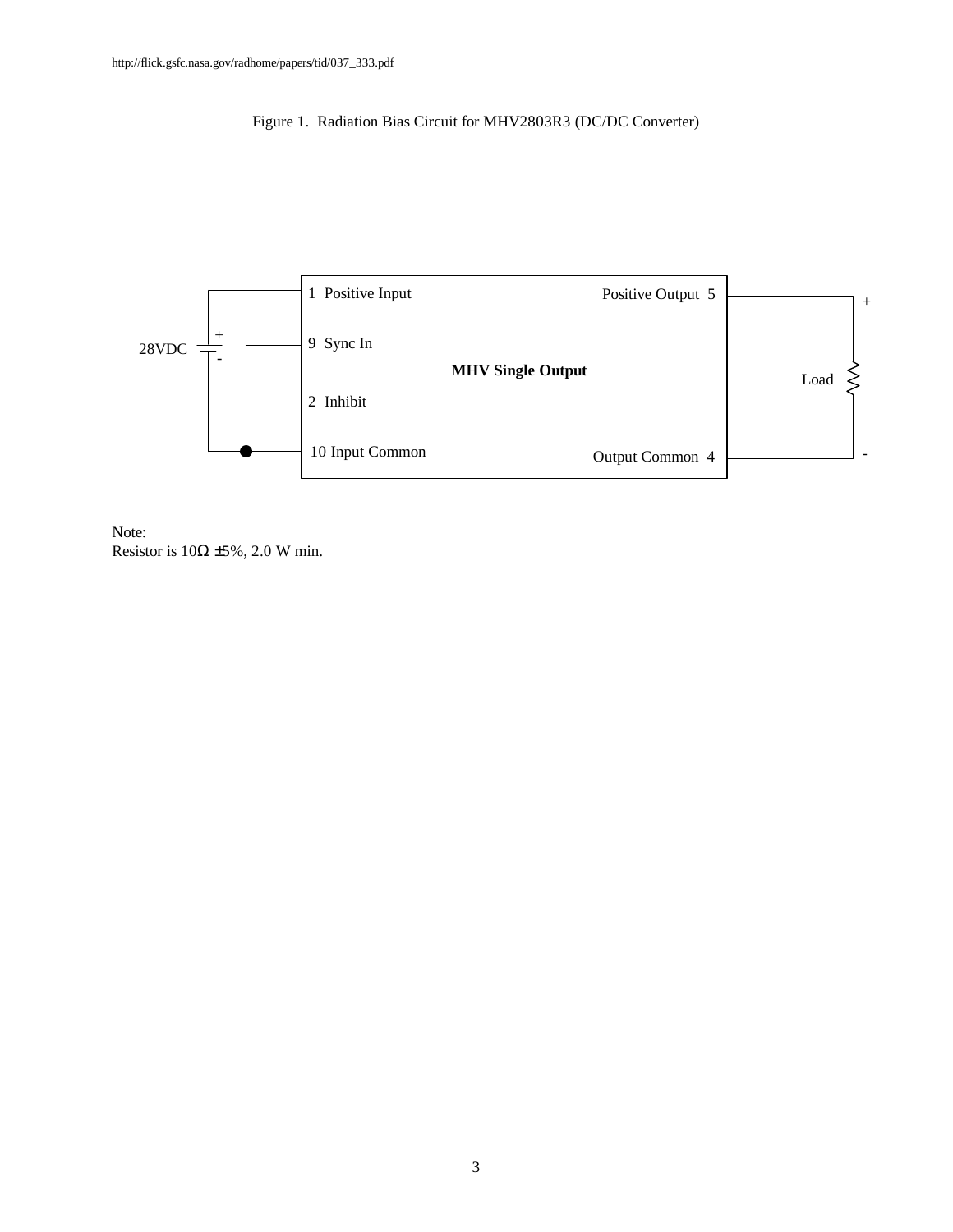| <b>Generic Part Numbers:</b>                | <b>MHV2803R3</b>       |
|---------------------------------------------|------------------------|
| <b>SMEX Part Numbers</b>                    | MHV2803R3              |
| Charge Number:                              | C61243/C78111          |
| Manufacturer:                               | Interpoint Corp.       |
| Lot Date Code (LDC):                        | 9712                   |
| <b>Quantities Tested:</b>                   | 4                      |
| Serial Numbers of Control Sample:           | 28                     |
| <b>Serial Numbers of Radiation Samples:</b> | 16, 20, 24             |
| Part Function:                              | <b>DC/DC Converter</b> |
| Part Technology:                            | Hybrid                 |
| Package Style:                              | 10 Pin Metal Hermetic  |
| Test Equipment:                             | <b>Bench Test</b>      |
| Engineer:                                   | S. Norris              |

### TABLE I. Part Information

\* The manufacturer for this part guaranteed no radiation tolerance/hardness.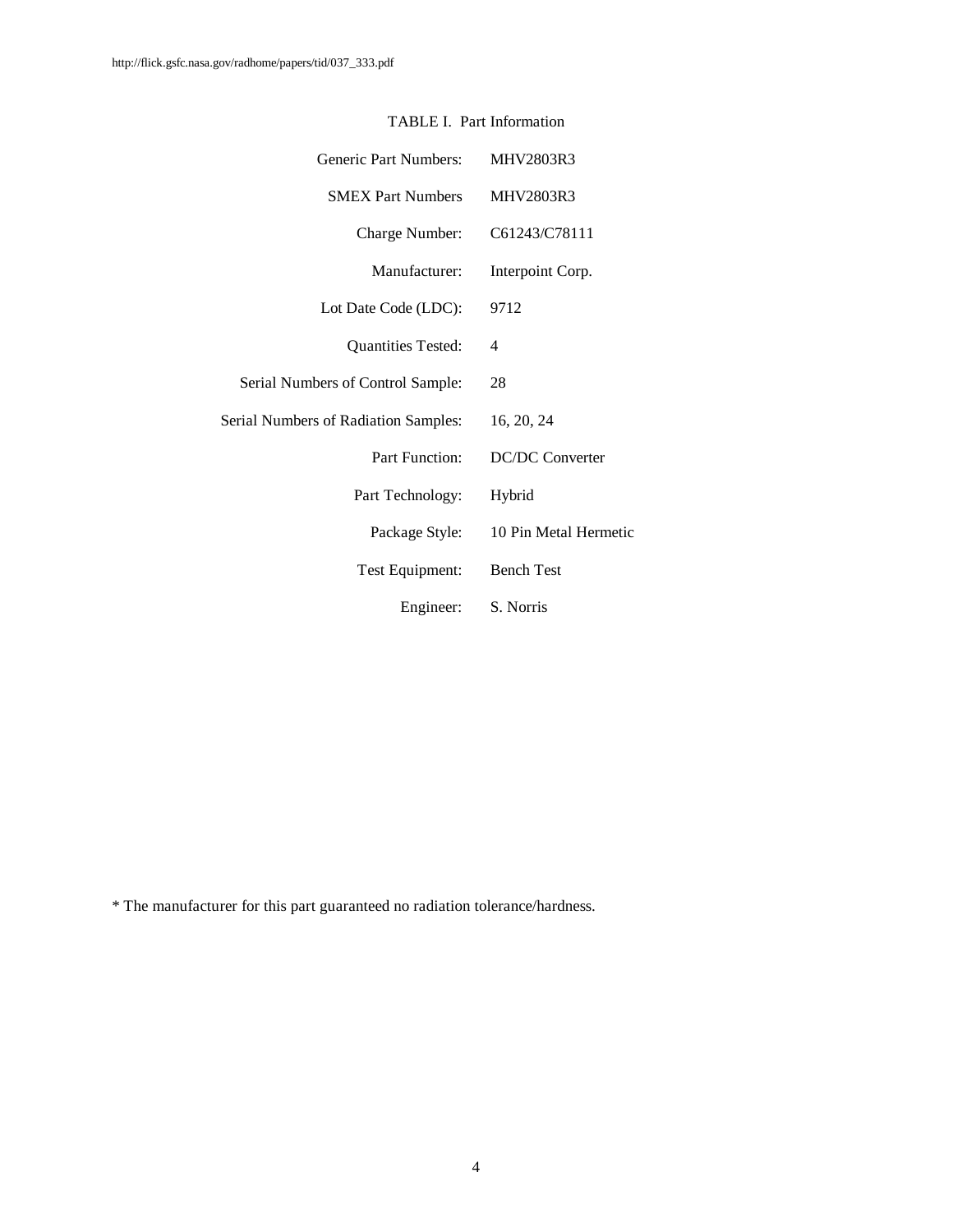#### TABLE II. Radiation Schedule for MHV2803R3

| <u> 2000 - 1900 - 1900 - 1900 - 1900 - 1900 - 1900 - 1900 - 1900 - 1900 - 1900 - 1900 - 1900 - 1900 - 1900 - 190</u> |  |
|----------------------------------------------------------------------------------------------------------------------|--|

Effective dose rate =  $50,000$  RADS/29 DAYS =  $71.8$  RADS/HOUR =  $0.020$  RADS/SEC. The effective dose rate is lower than that of the individual radiation steps as it takes into account the interimannealing step.

The interim annealing following the 10.0 kRad step was added due to significant degradation in the parts. The addition of an interim annealing step better simulates the space environment's lower dose rate for very sensitive devices. This may allow the parts to show satisfactory performance at higher doses or indicate that the part can not be used beyond the previous dose level.

All parts were irradiated and annealed under bias. See Figure 1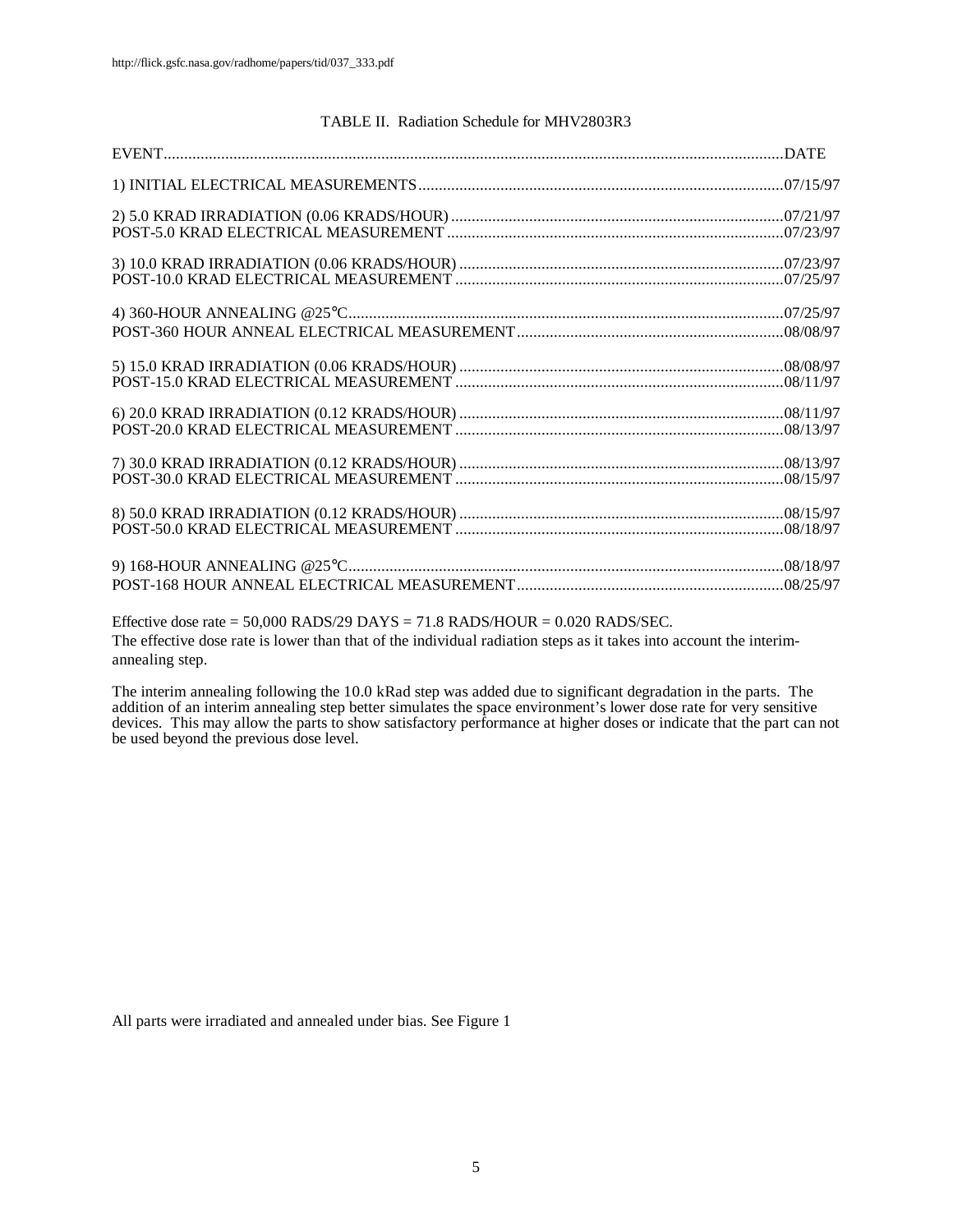| <b>Test</b>    |                            |               |                             | Spec. | Lim. |
|----------------|----------------------------|---------------|-----------------------------|-------|------|
| #              | Parameter                  | <b>Units</b>  | <b>Test Conditions /1/2</b> | min   | max  |
| -1             | V <sub>OUT</sub> Full Load |               |                             | 3.25  | 3.35 |
| $\overline{2}$ | <b>Efficiency</b>          | $\frac{6}{9}$ |                             | 66.0  |      |
| 3              | I <sub>IN</sub> No Load    |               | mA No Load                  |       | 30   |
| 4              | <b>Load Reg</b>            |               | mV No Load to Full Load     |       | 50   |
| 5              | <b>Line Reg</b>            |               | $mV V_{IN} = 16$ to 50VDC   |       | 20   |
| 6              | <b>Output Ripple</b>       |               | $mV$ p-p 10 kHz to 20 MHz   |       | 70   |

### Table III: Electrical Characteristics of MHV2803R3

Note:

1/ These are the manufacturer's non-irradiated data sheet specification limits. The manufacturer provided no postirradiation limits at the time the tests were performed.

2/ Full Load and  $V_{IN} = 28$ VDC unless otherwise specified.